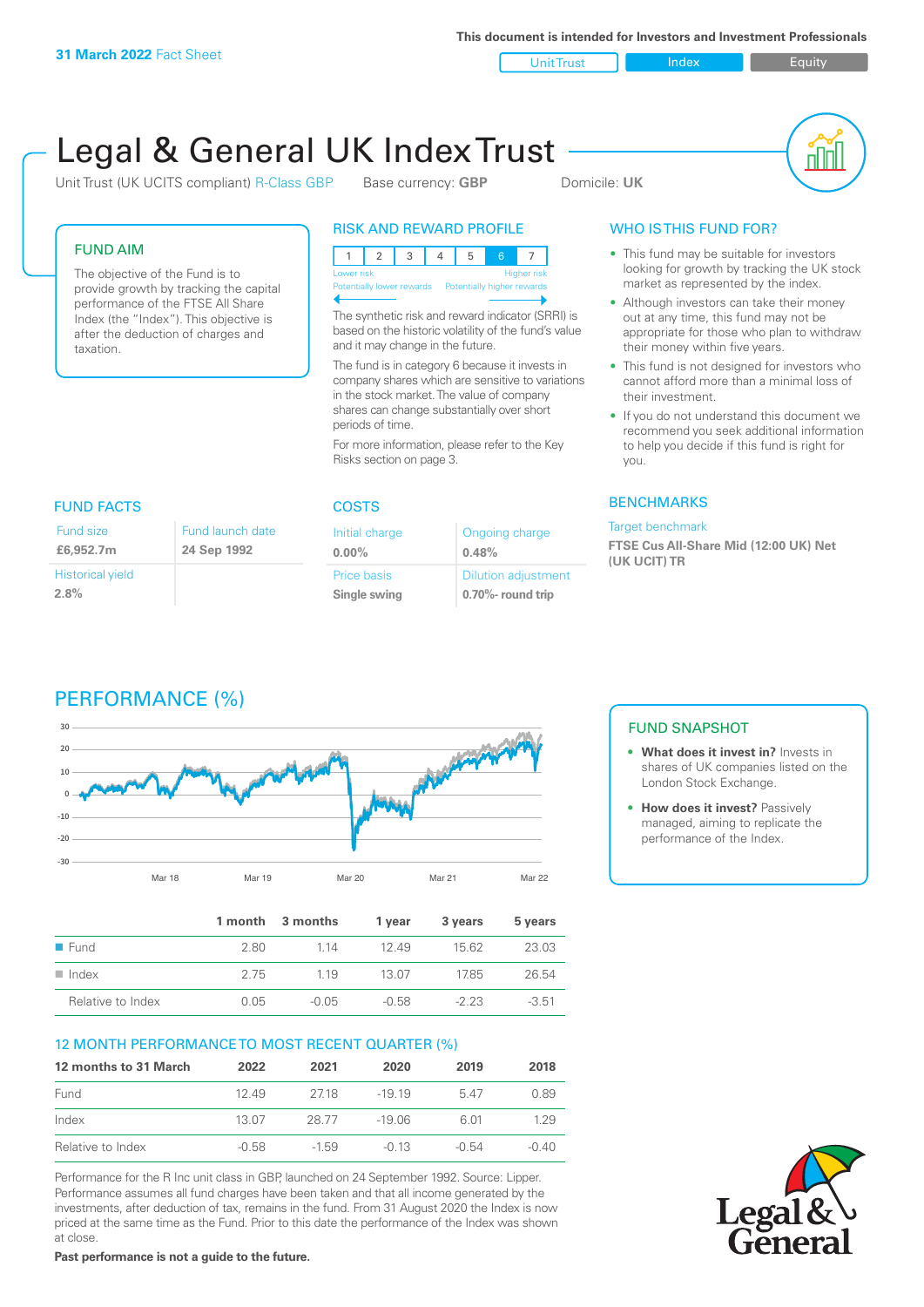# Legal & General UK Index Trust

Unit Trust (UK UCITS compliant) R-Class GBP

## PORTFOLIO BREAKDOWN

All data sources are a combination of LGIM and the Fund Accountant unless otherwise stated. Totals may not sum to due to rounding. In order to minimise transaction costs, the Fund will not always own all the assets that constitute the index and on occasion it will own assets that are not in the index. The number of fund holdings can also differ from the index due to corporate events and proxy holdings.



#### SECTOR (%)

| $\blacksquare$ Financials  | 22.7 |
|----------------------------|------|
| ■ Consumer Staples         | 14.6 |
| $\blacksquare$ Industrials | 12.0 |
| $\blacksquare$ Health Care | 10.9 |
| Consumer Discretionary     | 10.8 |
| <b>Energy</b>              | 9.8  |
| ■ Basic Materials          | 8.9  |
| $\blacksquare$ Utilities   | 3.6  |
| ■ Real Estate              | 3.3  |
| Telecommunications         | 2.1  |
| ■ Technology               | 1.4  |
|                            |      |

#### COUNTRY (%)

United Kingdom 100.0



#### MARKET CAPITALISATION (%) TOP 10 ISSUERS (%)

| 66.6 |
|------|
| 20.9 |
| 12.5 |
|      |
|      |

■ Top 10 issuers 39.3% ■ Rest of portfolio 60.7% No. of holdings in fund 613 No. of holdings in index 603

| Shell                    | 6.5 |
|--------------------------|-----|
| AstraZeneca              | 6.4 |
| <b>HSBC Holdings</b>     | 4.5 |
| Diageo                   | 36  |
| Unilever                 | 3.6 |
| GlaxoSmithKline          | 3.4 |
| British American Tobacco | 3.0 |
| <b>BP</b>                | 29  |
| Rio Tinto                | 2.8 |
| Glencore                 | 26  |
|                          |     |



The Index Fund Management team comprises 25 fund managers, supported by two analysts. Management oversight is provided by the Global Head of Index Funds. The team has average industry experience of 15 years, of which seven years has been at LGIM, and is focused on achieving the equally important objectives of close tracking and maximising returns.